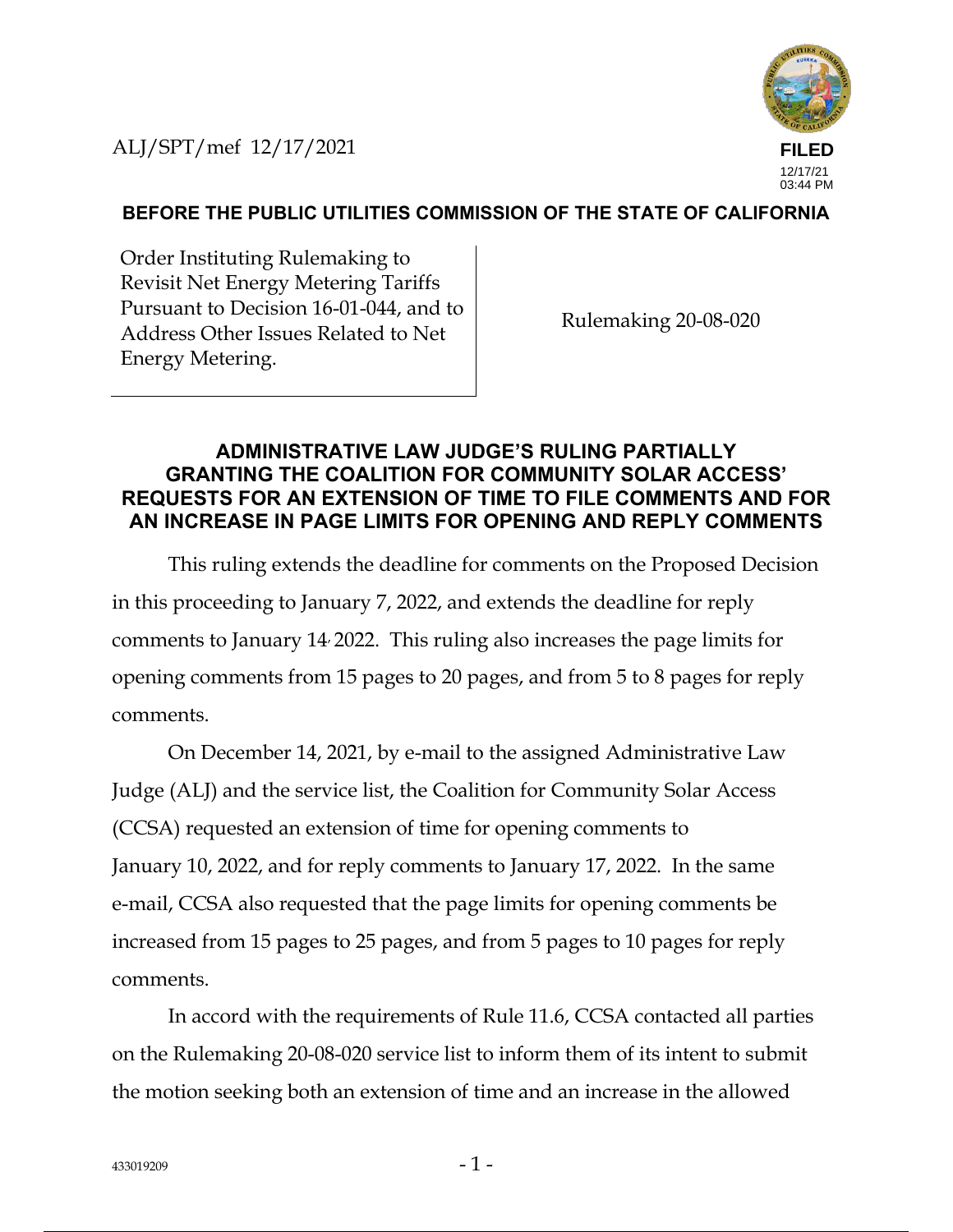number of pages for the comments on the Proposed Decision and requested that they, by way of return email, indicate their position on both.

CCSA received responses from 21 parties. The following parties indicated that they supported both requests: California Energy Storage Alliance, Walmart, Sierra Club, Ivy Energy, Solar Energy Industries Association, Vote Solar, California Solar and Storage Association, Clean Coalition, 350 Bay Area, Center for Sustainable Energy, Grid Alternatives, Agricultural Energy Consumers Association, and the Farm Bureau. The following parties supported the request for an extension of time but did not support the request for increased page limits: Cal Advocates and Independent Energy Producer's Association. The following parties indicated that they opposed both requests: Pacific Gas and Electric Company, Southern California Edison, San Diego Gas and Electric Company, and Coalition of California Utility Employees. California Wind Energy Association and The Utility Reform Network were neutral on the time extension request, but opposed increasing the page limits.

Subsequent to the ALJ receiving CCSA's e-mail, the following parties informed the ALJ by e-mail of their positions on the request. The following parties support both extending the date for comments, and an increase to the page limits: San Diego Community Power, San Jose Clean Power, Small Business Utility Advocates, East Bay Community Energy, Foundation Windpower, and the Protect Our Communities Foundation. The Natural Resources Defense Council is neutral on the extension but opposes an increase to the page limits on comments.

 $-2 -$